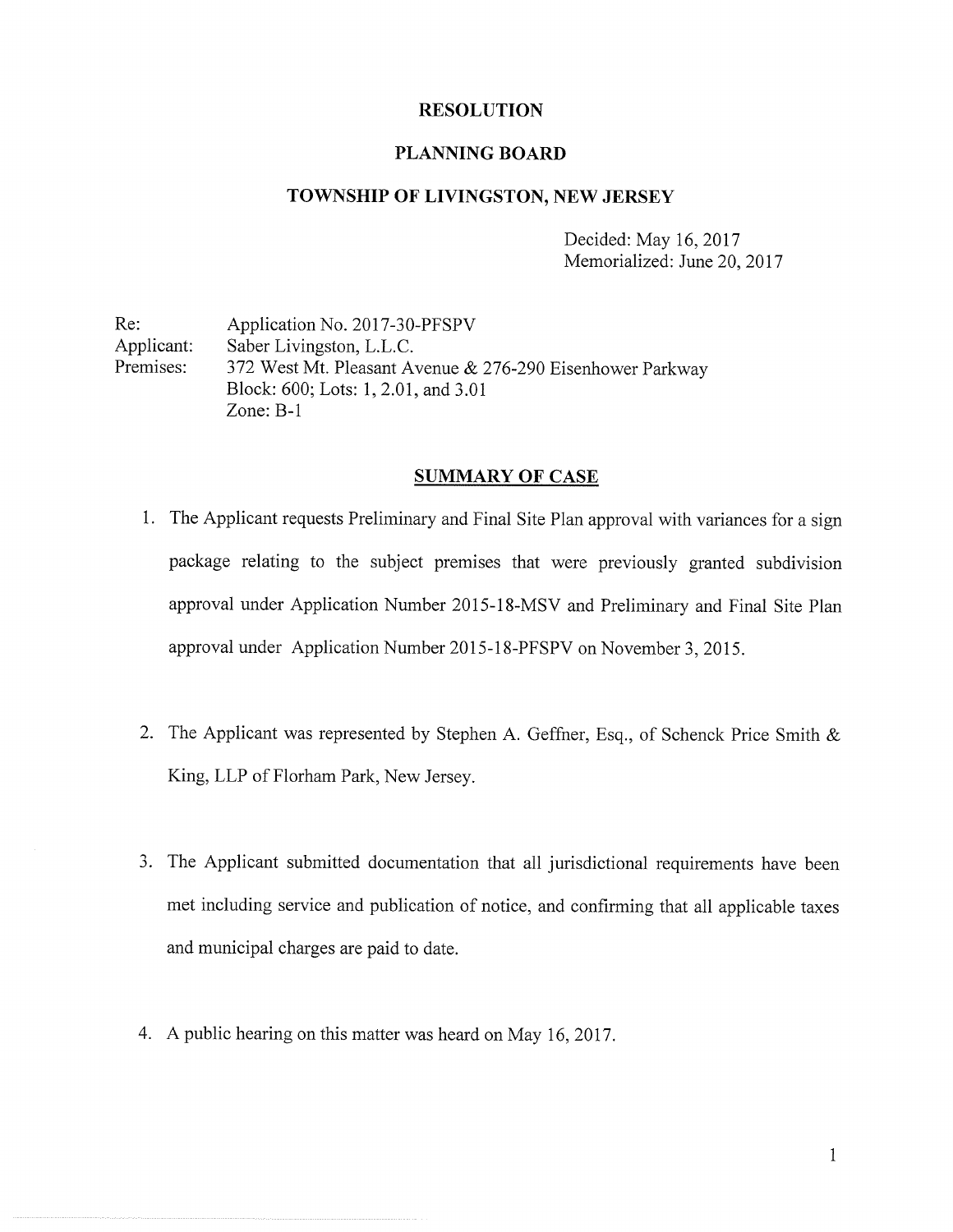- 5. The Applicant is <sup>a</sup> developer and in the process of constructing <sup>a</sup> shopping complex on the subject premises. The Applicant did not seek or obtain approval for the signage that is in the current application in the prior proceedings and now seeks such approval from the Board. Proposed signage would require variances as set forth more particularly herein.
- 6. Testifying on behalf of the Applicant were:
	- A: Bruce Fish, Principal of Signal Sign Company, who designed much of the proposed signage.
	- B: Michael Lanzafama, P.P., P.E. and Land Surveyor, of Casey & Keller, accepted as an expert in planning, surveying and engineering.
	- C: Chris Klersy, project manager of construction, mid-Atlantic for Starbucks.
	- D: Chelsea Dekis, a senior construction project manager for Shake Shack.
- 7. The Board considered the following Plans and specifications submitted:
	- A: Three (3) signage drawings and renderings prepared by Jones Sign, for the Shake Shack tenant, bearing handwritten date of 12/28/16;
	- B. An elevation of the proposed Shake Shack store and signage, prepared by HBC and bearing handwritten date 12/28/16;
	- C. A fifteen (15) page set of Shake Shack photographs, signage drawings and renderings, prepared by Jones Sign and dated 09.02.2016;
	- D: A three (3) page set of signage drawings and renderings for the Sprint Communications tenant, bearing handwritten date of 5.4.17;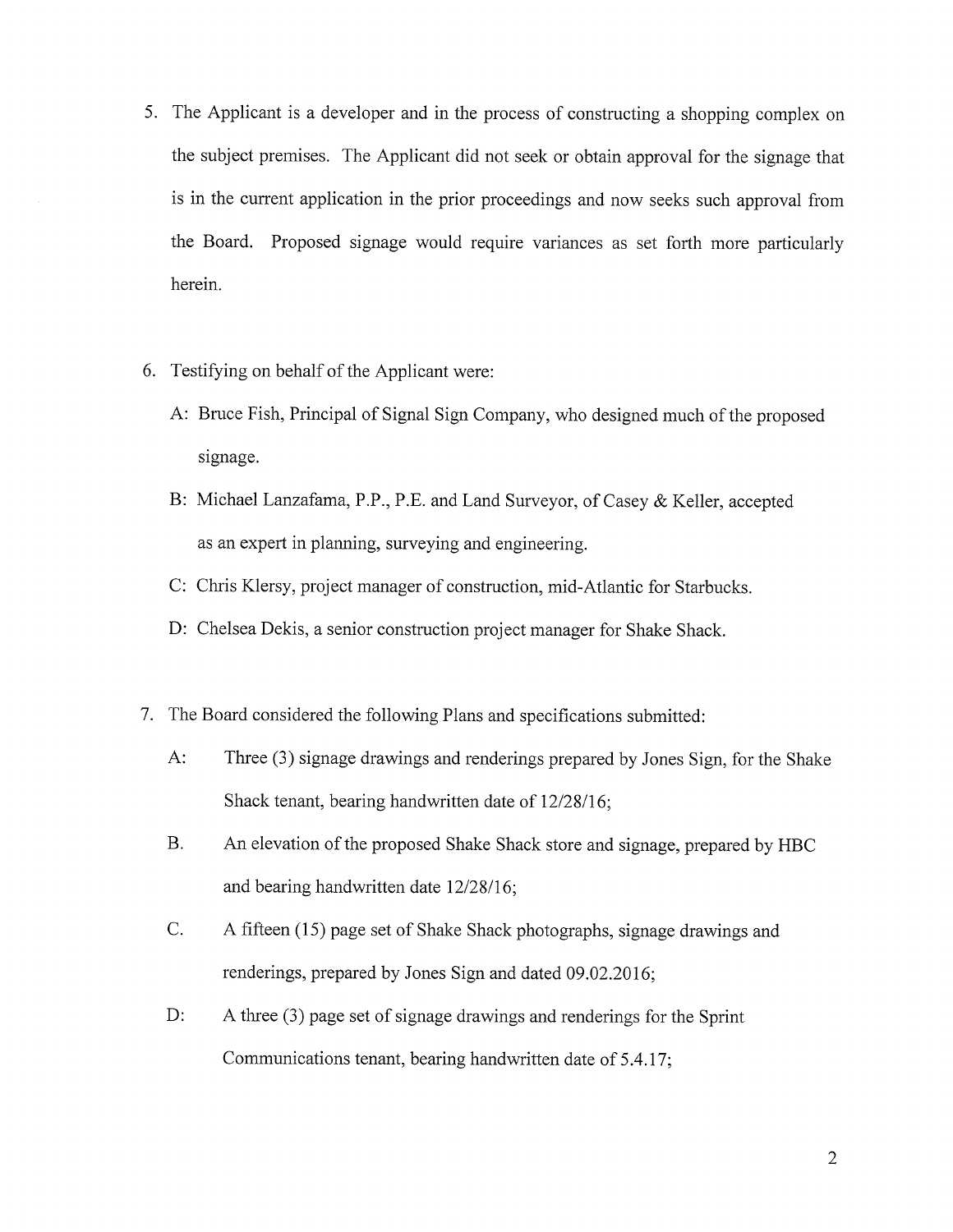- E: A ten (10) page set of elevations, signage drawings and renderings for all three (3) buildings on the premises, and the proposed monument signs, submitted by Signal Sign Co., dated 03/05/16 revised 03/21/17 and March 31, 201; together with a drawing showing elevations of all three buildings with proposed signage that was prepared by Signal Sign Co. and dated 03/31/17 revised 04/10/17;
- F: A set of two (2) drawings and renderings prepared for tenant Starbucks by Hilton Displays, bearing date 10-17-16 revised through 3-29-17.
- G. A single—page graphic, with specifications, for signage for tenant Blaze Pizza, prepared by Visible Graphics and dated 03-30-2017;
- H. A single-page graphic of signage for tenant European Wax Center, prepared by Signal Sign Co., dated 03/14/17 revised through 03/22/17.
- 8. The shopping complex under construction will consist of three separate buildings as follows:
	- A: Building A will be the northernmost building and will contain 2 separate retail tenants: the contracted tenant Starbucks and an undetermined tenant, possibly a bank.
	- B: Building B will be centrally located on the site and will consist of up to seven (7) separate tenants, which would include contracted tenants: Sprint, Shake Shack, Blaze Pizza, and European Wax Center.
	- C: Building C will be at the southerly end of the premises and will be occupied solely by The Container Store.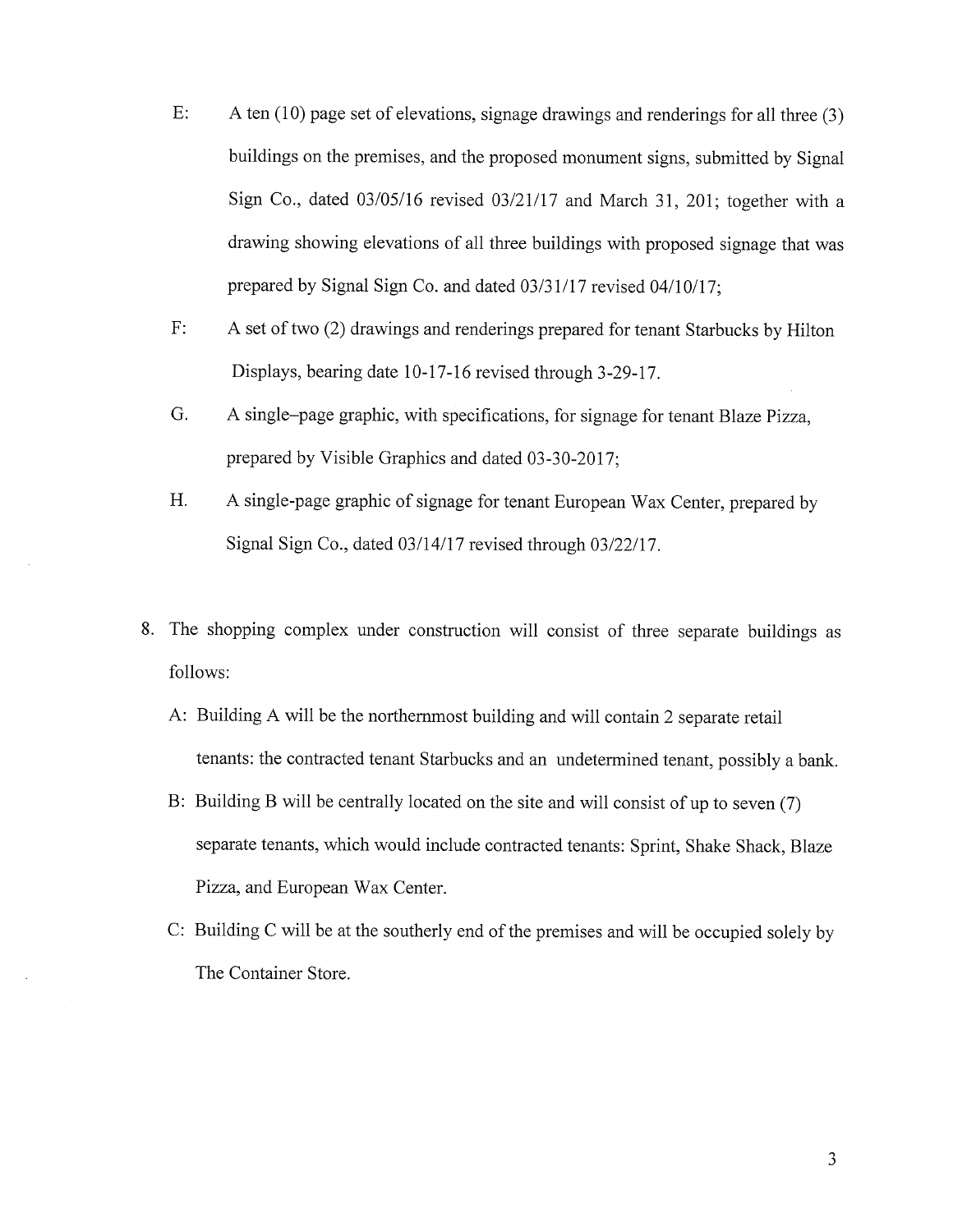- 9. During the course of the hearing the Applicant withdrew requests for the following variances:
	- A: A variance for signage on the west and south façades of Building B, so as to include the Shake Shack band of letters indicating menu offerings on each sign; and
	- B: A variance for a drive-thru sign, identified as Starbucks sign C, on the north façade of Building A.
- 10. The Applicant agreed to several modifications to its Application during the course of the hearing as follows:
	- A. Starbucks sign C was eliminated
	- B. Starbucks sign B's south face will be changed from "Exit Only" to "Do Not Enter"
	- C. Logos will be removed from all Starbucks ground signs.
	- D. Starbucks ground signs will be added to an amended Site Plan.
	- E. Starbucks clearance bar with <sup>a</sup> clearance height is <sup>a</sup> separate structure and will be added to an amended Site Plan.

11. No Members of the public appeared either in support of or in opposition to the Application or to pose any questions to the witnesses.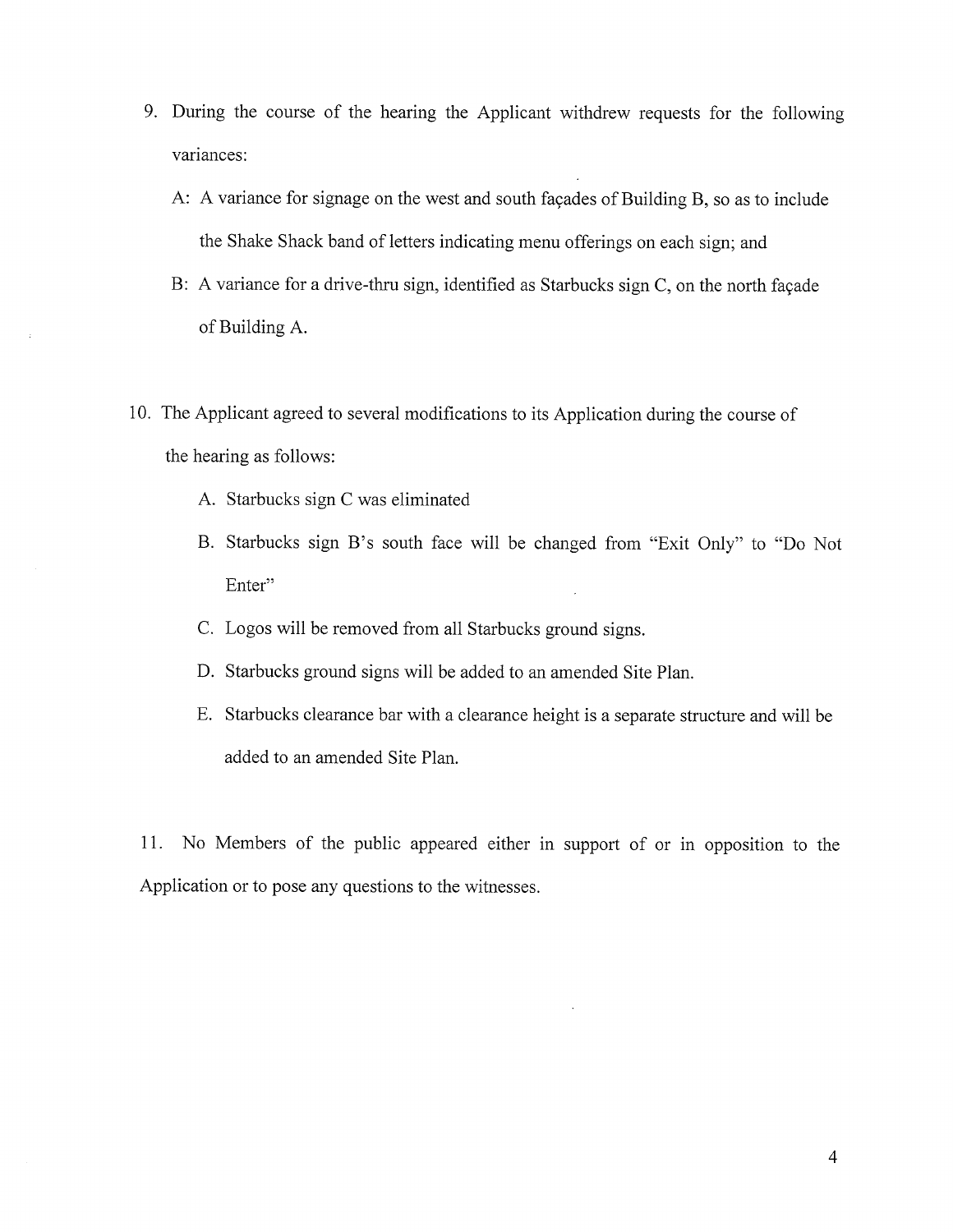# FINDINGS OF FACT

- 1. The Applicant requests <sup>a</sup> modification of the prior Resolution with respect to three (3) approved monument signs. The size of the signs will remain the same, but the Applicant seeks permission to include up to ten (10) individual sign panels rather than the fixed number of nine (9) panels previously approved.
- 2. The new signs proposed by the Applicant are as follows:
	- A: For Building A it requested:
		- 1) Starbucks sign (A): 60" logo on the north façade
		- 2) Starbucks sign (B): 46" ground "Thank You" sign
		- 3) Starbucks sign (D): 46" illuminated "Drive-Thru" ground sign with logo
		- 4) Starbucks sign (E): Drive-thru clearance bar with clearance height shown
		- 5) Starbucks sign (F): 48" Drive-thru sign on west facade
		- 6) Starbucks sign (G): 24" channel letters on canopy of west facade
		- 7) Starbucks sign (I): 5-panel menu board for drive-thru
		- 8) Starbucks sign (J): Pre-menu board for drive-thru
		- 9) Starbucks sign (K): Digital order screen and control box with canopy
		- 10) Two Sprint wall signs placed over the canopies
	- B: For Building B it requested:
		- 1) Blaze Pizza: A two (2) line illuminated wall sign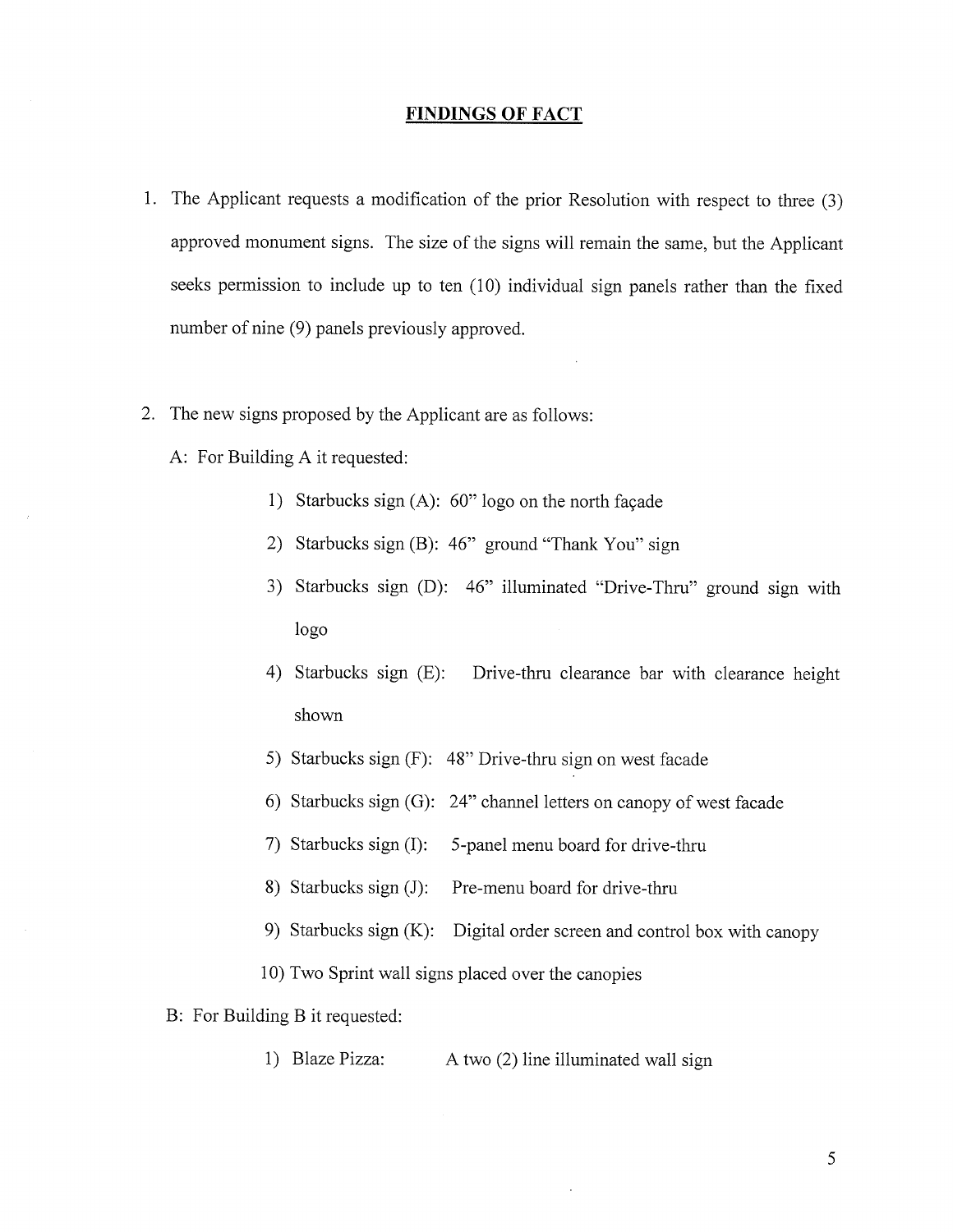- 2) Blaze Pizza: 16" by 16" Blade sign
- 3) European Wax: Illuminated wall sign
- 4) European Wax: 16" x 16" Blade sign
- 5) One 16" x 16" Blade sign for each additional tenant for the building as may come under contract.
- 6) On top of each of the west and south Shake Shack canopies a sign with the words Shake Shack in face lit channel letters with <sup>a</sup> push through lit hamburger logo.

C: For Building C, The Container Store, the Applicant requested

- 1) One 48" tall x 48' long illuminated wall sign on the west façade
- 2) One 54" tall x 54' long illuminated wall sign south facade
- 3) One 42" tall x 42' long illuminated wall sign on the north façade facing the interior parking area.
- 3. Variances from the Township Code will be required for the signage as follows:

A: Starbucks: A variance from Code Section 170-90.C which requires that a wall sign must face <sup>a</sup> street; whereas <sup>a</sup> sign on the northern side façade of Building A is requested.

B: Starbucks: A variance is requested from Code Section 170-90.C requiring a sign to be attached only on an entrance wall or canopy facia; whereas Applicant requests signage at the top of <sup>a</sup> canopy.

C: Shake Shack: A variance from Code Section 170-90.C.(3) that permits only one illuminated sign; whereas Applicant requests two.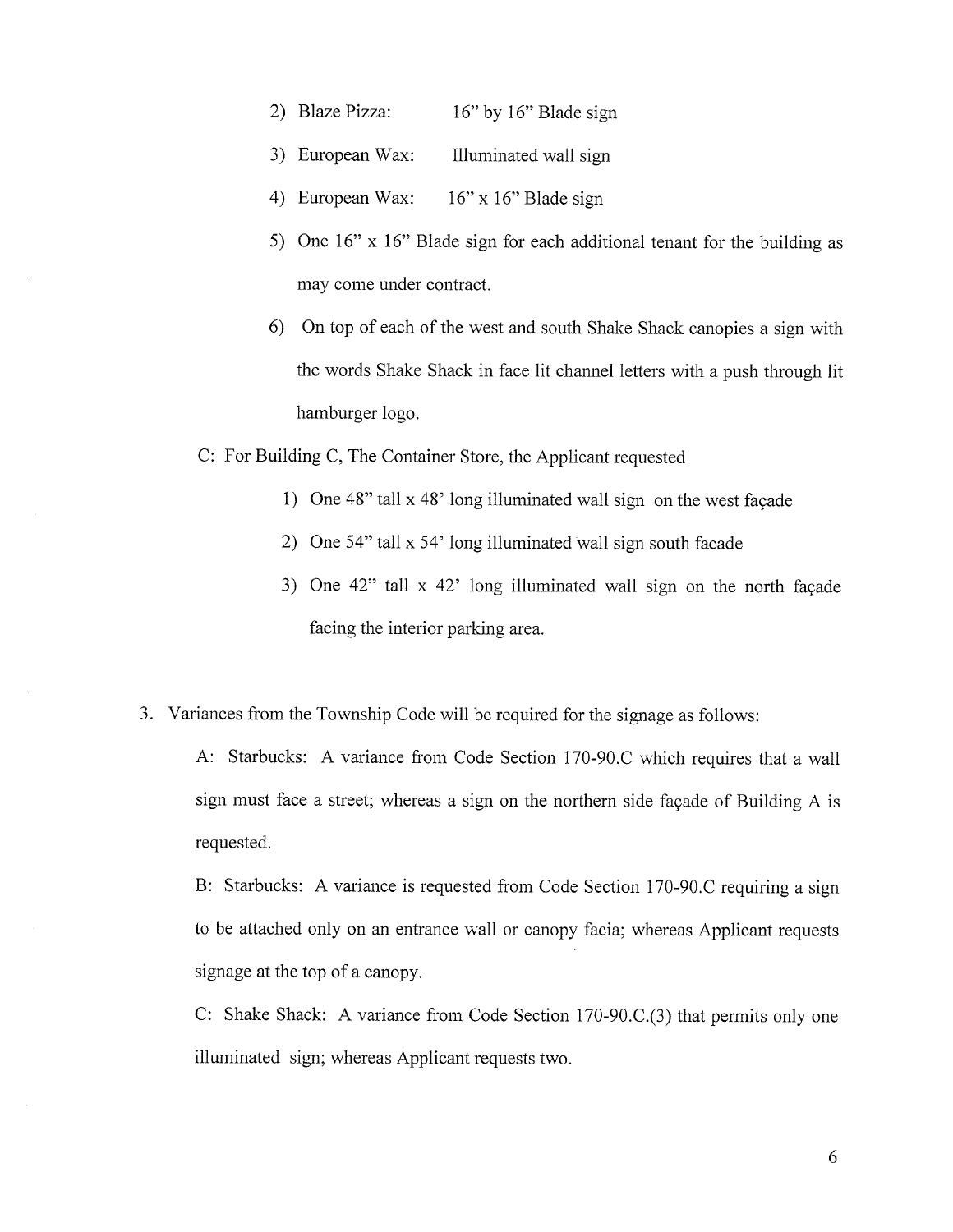D: Shake Shack: A variance from the Code Section 170-90.C requirement that signs must be attached to the wall of the building or on a canopy fascia; whereas Applicant requests placing of signage on the top of the canopies.

F: Sprint: A variance from Code Section 170-90.C.(3) that permits only one illuminated sign; whereas two are requested.

F: Sprint: A variance from Code Section 170-90,C.(1) that requires signage to be attached to the wall of the building or a canopy fascia; whereas Applicant proposes to place signage on top of the canopies.

G: Sprint: A variance from Code Section 170-90.C that requires signs to face a street; whereas Applicant proposes a sign on a wall not having street frontage.

4. The Board heard testimony from the Applicant's planner Lanzafama that the off-street parking area shared by Buildings B  $\&$  C is subject to an easement that would allow connection of the vehicle aisle to the office building to the east, so as to allow future vehicular traffic between that building and Eisenhower Parkway, and that the connection is expected to be made in the very near future. As a result, some signs would face what he was of opinion would become the equivalent of <sup>a</sup> public street in terms of relationship to signage. He also testified that there is an entrance to the Shake Shack on the south side of the building in addition to the entrance at the front facing west. The third sign for The Container Store and one sign for Shake Shack will each face that interior aisle and shared parking area. The Container Store sign is necessary to identify the only customer entrance to the building.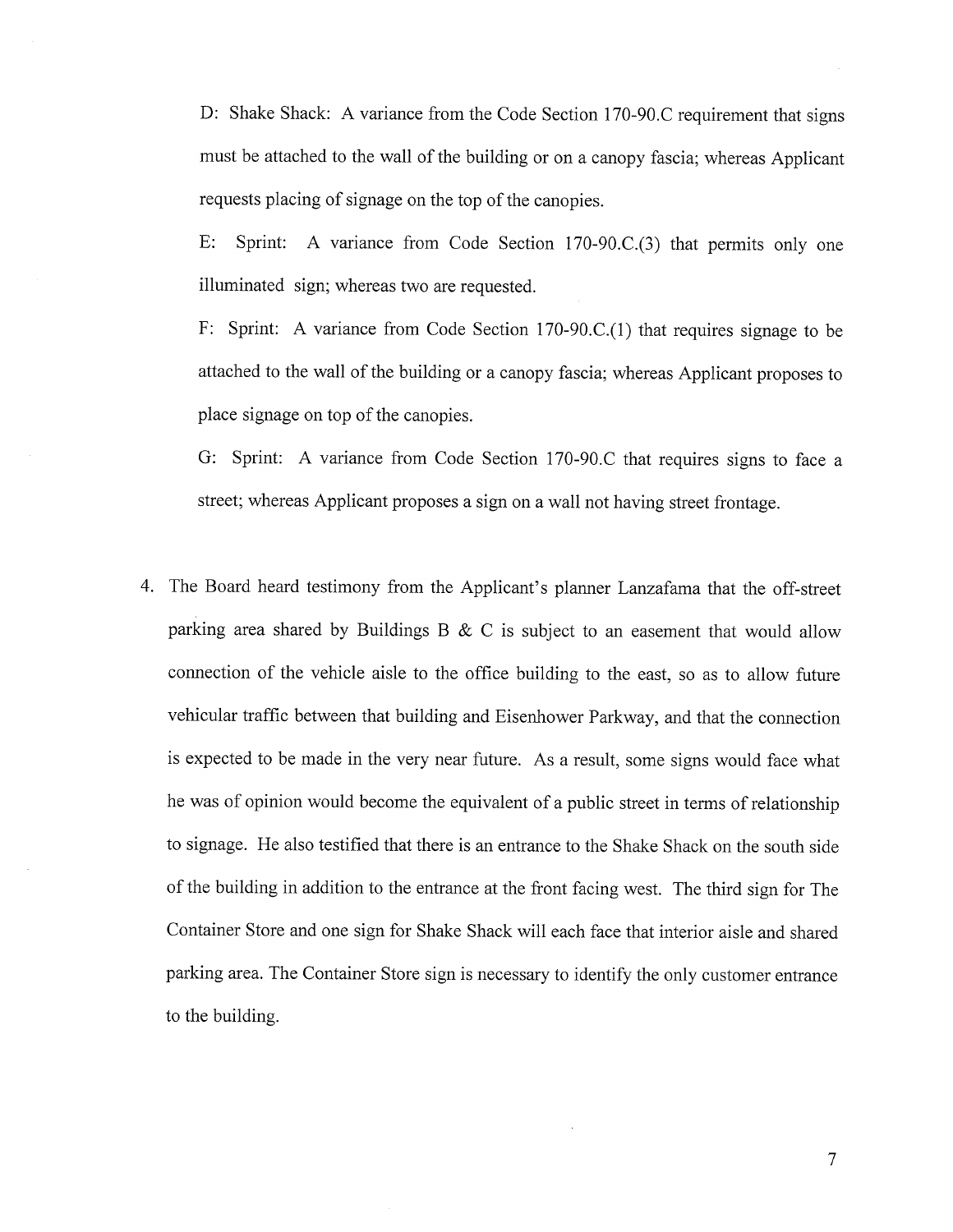- 5. He also testified that the proposed blade signs on Building B will provide necessary identification of the specific location of each tenant, particularly for pedestrian traffic. The second illuminated sign for the Shake Shack is justified in his opinion because it is at what he would treat as if <sup>a</sup> corner location; so that Shake Shack faces Eisenhower Parkway while the southerly side faces the interior parking and the internal aisle that he would project to become the equivalent of <sup>a</sup> public street.
- 6. Starbucks signs G and F would both face Eisenhower Parkway. Only sign G would be illuminated, and the combined area of the two signs would not exceed 10% of the store front. Witness Lanzafama testified that the signage complies with the dimensional and coverage provisions in Code Section 170~90.C.(2). Since only one of the signs would be illuminated, the requirements of Code Section  $170-90.C.(3)$  would be satisfied. Both Witness Lanzafama and Witness Fish testified that, with the exception of the blade signs, all signs on the buildings meet the dimensional and/or percentage requirements of the Township Code.
- 7. Lanzafama then testified that the proposed signage for which variances are requested will have no negative impact on the Zone Plan or Zoning Ordinance, or on the public good; but would in fact promote traffic safety by providing appropriate identification as motorists approach, and motorists and pedestrians navigate within, the property. In his opinion, the placement of signs atop the canopies as proposed would an important architectural element of Buildings A and B, and <sup>a</sup> combination of elements of c(1) and c(2) variances are met for the requested signage.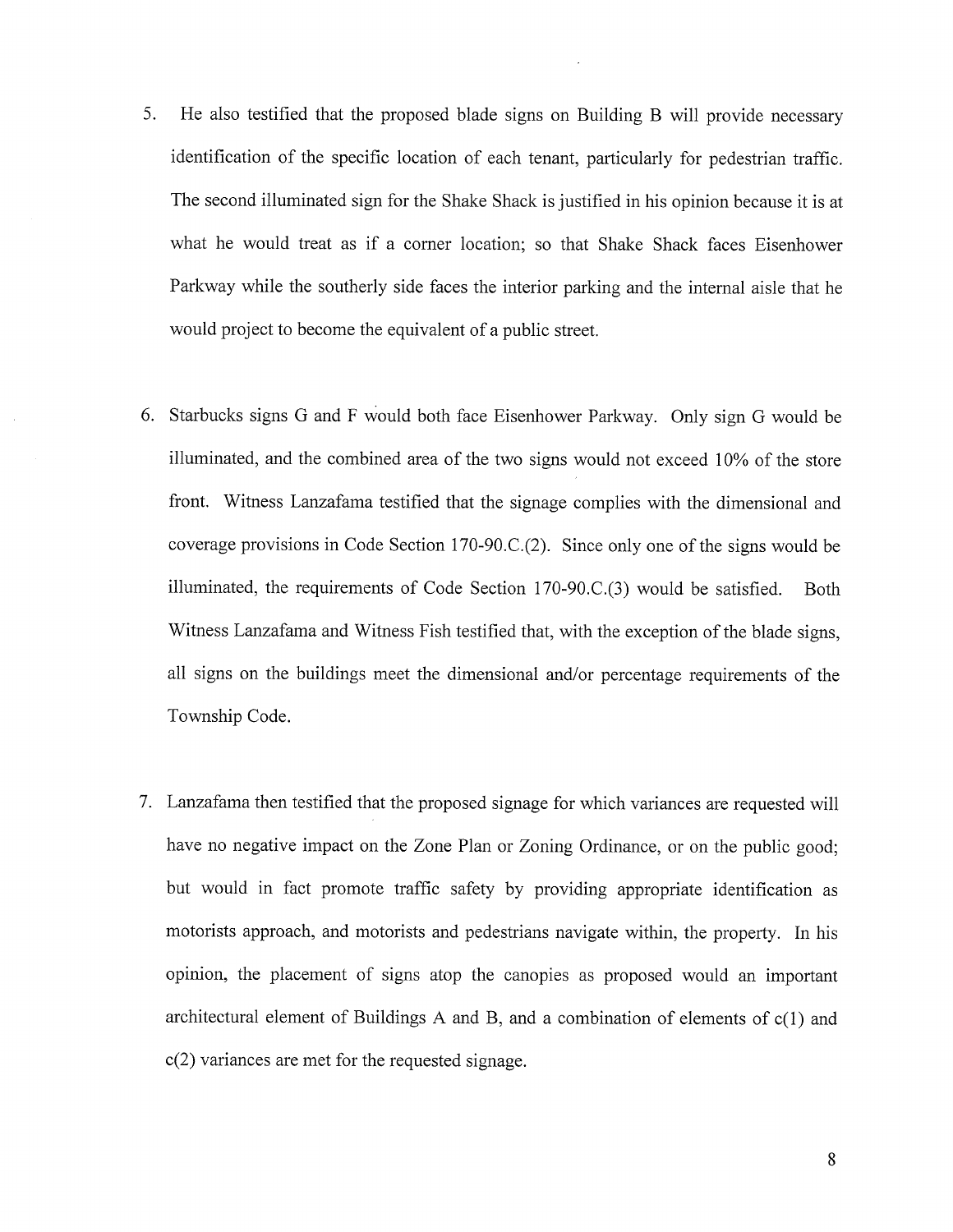- 8. All Starbucks, Sprint, Shake Shack, Blaze Pizza and The Container Store illuminated signs would have LED internal lighting. The European Wax Center sign would have a combination of face lit and halo lit lettering. No neon signs are proposed.
- 9. All Check List waivers requested by the Applicant were granted by the Board in advance of the hearing.

## CONCLUSIONS OF THE BOARD

- 1, The Board denies the following requests for variances:
	- A. The Starbucks sign A 46-inch logo proposed to be located on the northerly side of Building A; there being insufficient evidence of need or utility that would justify a sign on a façade that faces woods.
	- B. The Sprint sign, with illumination, proposed for the north façade of Building B; it not being a sign facing a street or on an entrance wall, and there being a tie vote on whether there was sufficient evidence of need or utility.
- 2. The Board hereby grants Preliminary and Final Site Plan approval, subject to the variances and conditions set forth further herein. Said Site Plan approval includes the ground and traffic directional signs proposed by the Applicant as modified on the record.
- 3. The Board hereby approves the following variances requested by the Applicant: A: Starbucks: A variance is granted from Code Section 170-90.C. so as to permit placement of Starbucks sign G on the top of the canopy as shown in the exhibit.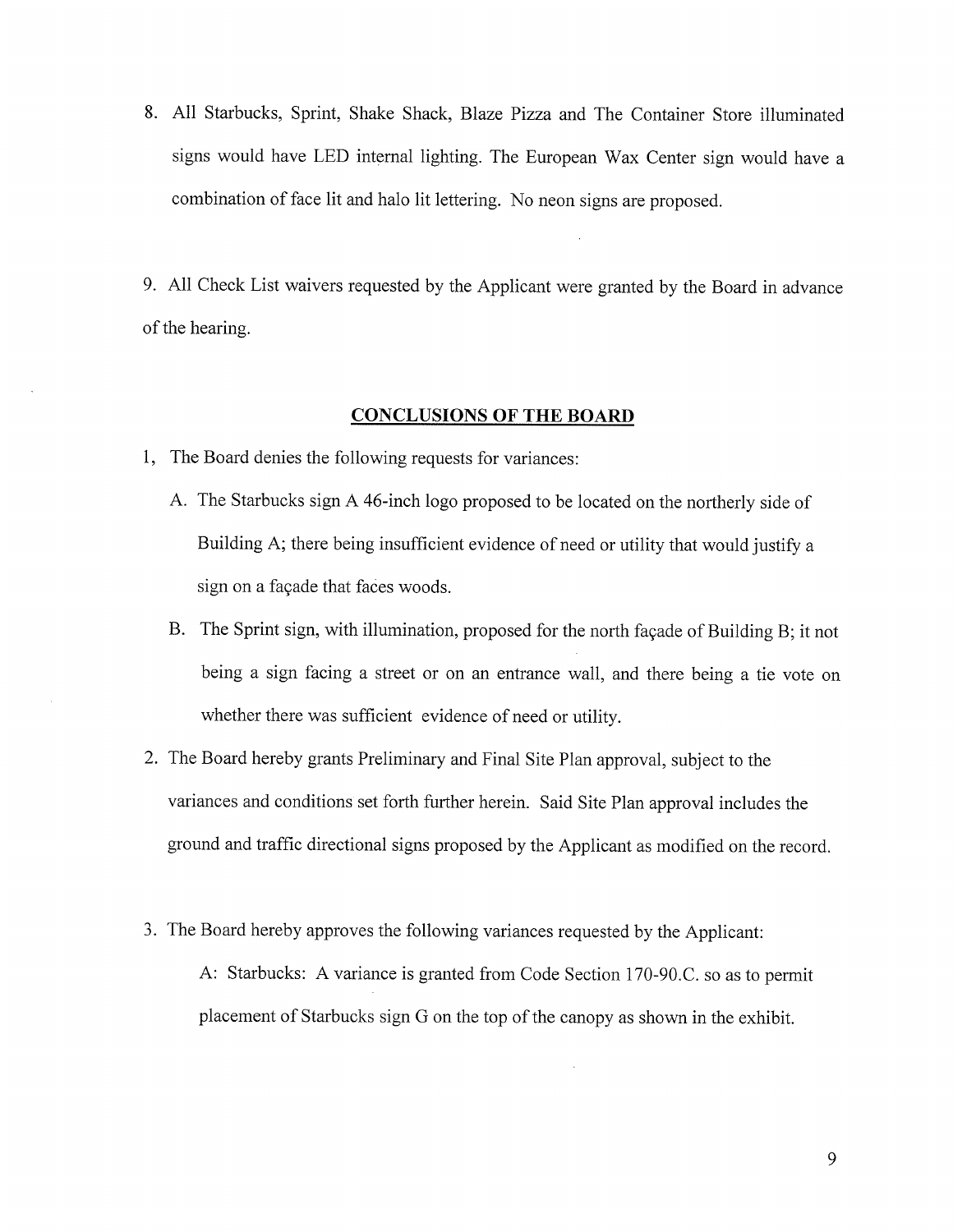B, Starbucks: A variance is granted from Code Section l70-92.F.(1)(h) so as to permit the pre-menu and menu digital signs for the drive-thru.

C: Shake Shack: Variances are granted from Code Section 170-90.C.(1), which requires a sign to be erected on a wall or on a canopy facia, so as to permit two signs, (each consisting only of the words Shake Shack in LED face lit channel letters combined with a hamburger logo with push through green LED lighting) with one sign placed atop the westerly canopy and the other atop the southerly canopy of that shop as shown in the exhibit.

D: Shake Shack: A variance is granted from Code Section 170-90.C.(3) so as to permit the sign on the southerly side of the building to be illuminated in addition to the sign facing Eisenhower Parkway.

E: Sprint: A variance is granted from Code Section 170-90.C so as to permit placement of <sup>a</sup> sign atop the canopy facing Eisenhower Parkway as shown on the exhibit.

F. Building B Tenants: A variance is granted from Code Section 170-90.C.(l) so as to allow each tenant to have one (1) non-illuminated 16 inch by 16 inch (16"  $\times$  16") blade sign extending more than <sup>15</sup> (15) inches from the face of the building with the bottom of each such sign at least <sup>8</sup> feet from ground level below it.

G. The Container Store: A variance is granted from Code Section 170-90.C.(3) so as to permit the sign on the northerly façade of the building to be illuminated/

3. Since the signs approved to be placed atop canopies will not extend beyond the fascia of any such canopy, there would appear to be no need for <sup>a</sup> variance in respect of such signs

10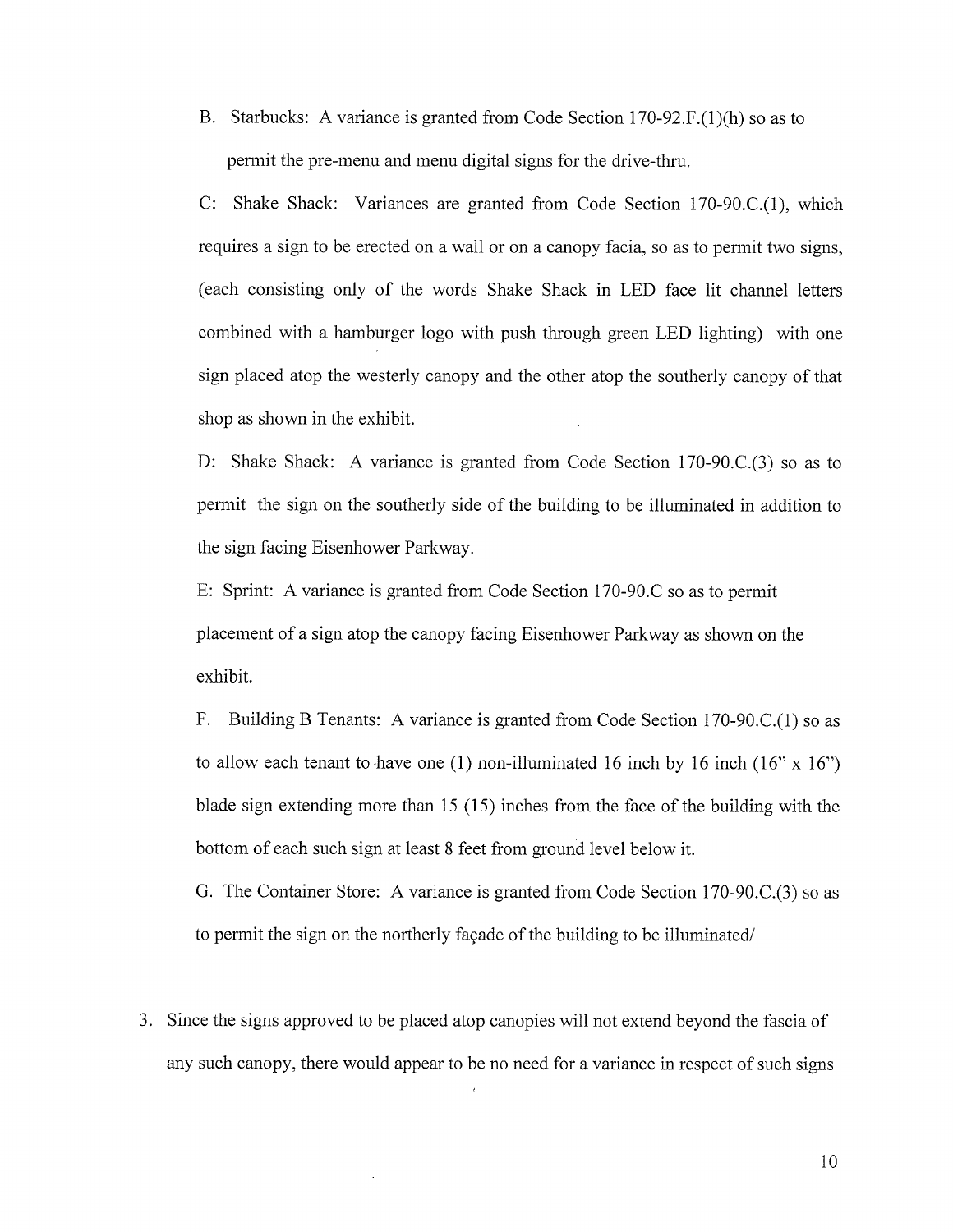from the Code Section 170-90.C.(1) requirement that signs not extend more than 15 inches from the wall or canopy fascia to which attached. However, out of an abundance of caution, the Board grants such a variance for each sign that it has permitted, by variance, to be located atop a canopy.

4. The Board finds that the variances granted: (i) improve identification of specific tenants as seen from vehicles on Eisenhower Parkway or within the premises, and by pedestrians on the Eisenhower Parkway or internal sidewalks; (ii) facilitate safer traffic flow in respect of the Starbucks drive-thru; (iii) permit signs atop canopies consistent with and enhancing the aesthetics of the architecture; and, (iv) permit the proposed Starbucks digital pre-menu and menu boards to contribute to effective operation of the drive-thru facility that will be unique in the Township. The Board finds, therefore, pursuant to N.J.S. 40:55D-70.c.(2), that the purposes of the Township Code and the Municipal Land Use Law would be advanced by the granted deviations from the Township Land Use Code; and that the benefits of the deviations outweigh any detriments; no detriments having been shown.

5. This approval is subject to the following terms and conditions consented to by the Applicant:

- A: The previously approved Site Plans shall be amended and updated to include new elevations for all three buildings showing signage, as approved herein, and the ground, monument and clearance bar signs as agreed to on the record.
- B: The Board retains jurisdiction over any future additional signage.
- C: All terms and conditions of the Resolution of November 3, 2015 shall remain in full